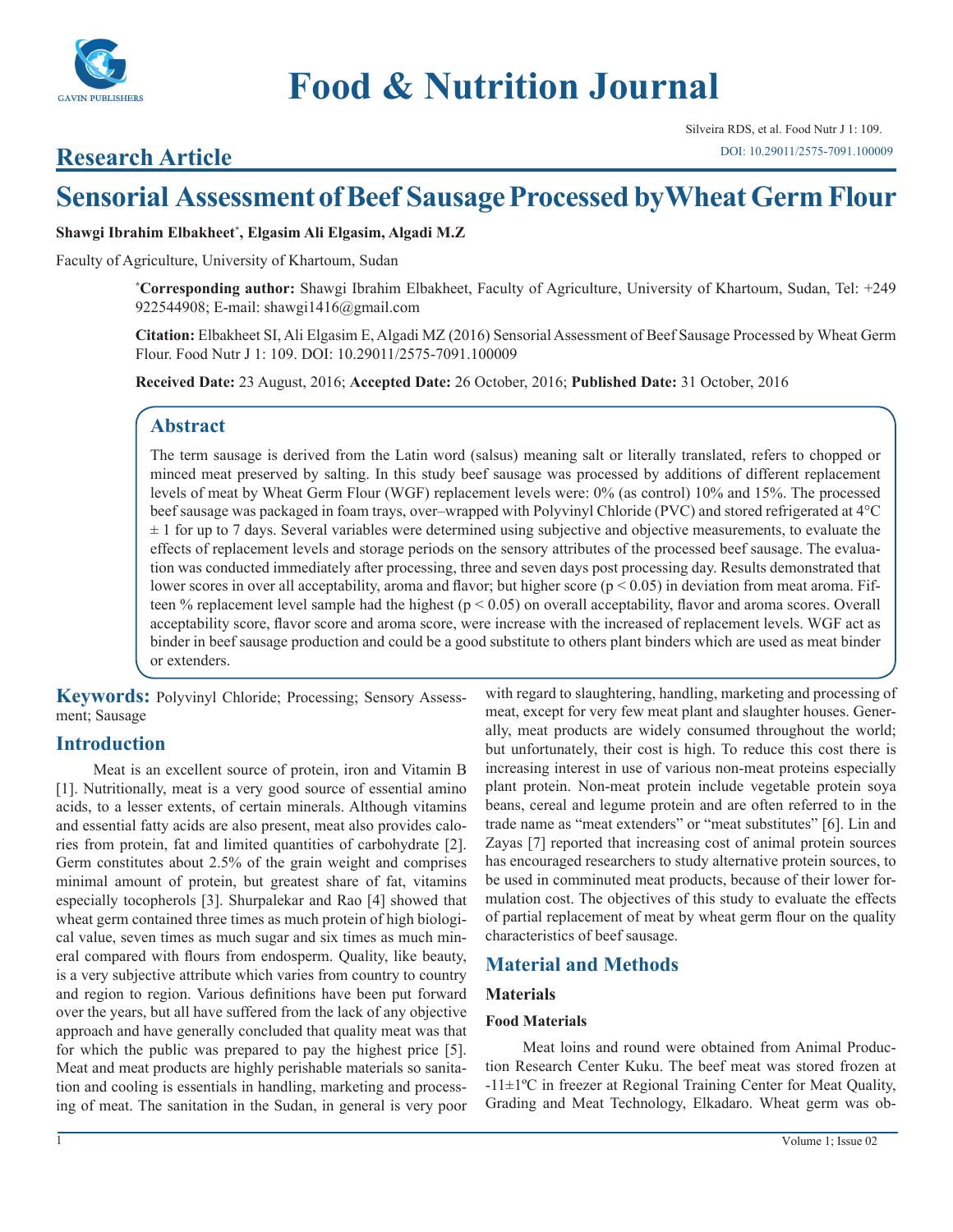tained from Seen flour mills stored frozen. Spices, salt and sugar were obtained from local market of Khartoum North. The additional fat needed in the formulation was obtained from the local market. Uniform rendered fat free of protein was used.

#### **Chemicals and Reagents**

Chemicals and reagent used were brought from the central lab stores of Khartoum University, sodium nitrite and ascorbic acid, were obtained from Looly Company, Khartoum.

#### **Casings**

Cellulose casings 23 mm in diameter were obtained from

Looly Company, Khartoum.

#### **Methods**

#### **Raw Materials Preparation**

#### Meat Preparation

Stored beef was allowed to thaw and sliced then ground through a 0.75 In, plate using a meat grinder. Ground beef was stored refrigerated at 4  $^{\circ}$ C  $\pm$ 1, for about 20 hr, a sample was taken to be analyses for protein fat and moisture content following A.O.A.C. Method (1995) Table 1.

| <b>Material</b>  | Protein% | Fat $%$ | Moisture con-<br>$tent\%$ | Ash % | Curd Fiber $\%$          | Carbohydrate | pH   |
|------------------|----------|---------|---------------------------|-------|--------------------------|--------------|------|
| <b>Beef meet</b> | 22.6     | ے .     | $\mathbf{r}$              | 0.98  | $\overline{\phantom{a}}$ | 0.5          | 6.29 |
| Wheat grem       | 27.2     | 9.3     | 10.35                     | 2.17  | 2.53                     | 48.3         | 6.17 |

**Table 1:** proximate analysis and pH of beef meat and wheat germ.

#### **Wheat Germ Preparation**

Stored wheat germ was ground, to form Wheat Germ Flour (WGF). Then a sample was taken and analyzed for protein, fat and moisture content, following A.O.A.C. method (1995) [8] Table 1.

#### **Calculation for Sausage Formulation**

The experiment designed to produce sausage with the following specification, protein 15%, fat 20% moisture, 58.3% added starch 4.7%, salt 1.5%, and spices 0.5% (Table 2,3). Three batches with three replacements of meat by wheat germ were used every batch weight 2000g.

| <b>Components</b> | $\frac{0}{0}$ | Weight in grams |
|-------------------|---------------|-----------------|
| Protein           | 15            | 300             |
| Fat               | 20            | 400             |
| <b>Starch</b>     | 4.7           | 94              |
| Water             | 58.3          | 1160            |
| Salt              | 1.5           | 30              |
| <b>Spices</b>     | 05            |                 |

**Table 2:** Sausage Formula.

|                     | <b>Replacement leval of meet</b> |                |                |  |  |
|---------------------|----------------------------------|----------------|----------------|--|--|
| Ingredient          | 0% Protien                       | 10% Protien    | 15% Protien    |  |  |
| <b>Beef meet</b>    | 1327.43                          | 1194.7         | 1128.32        |  |  |
| Wheat germ          |                                  | 110.3          | 165.44         |  |  |
| <b>Starch</b>       | 94                               | 94             | 94100          |  |  |
| Fat                 | 357.52                           | 355.15         | 94             |  |  |
| Water               | 217.53                           | 300.34         | 341.3          |  |  |
| Salt                | 30                               | 30             | 30             |  |  |
| Sugar               | 10                               | 10             | 10             |  |  |
| <b>Black pepper</b> | 3                                | 3              | $\mathcal{E}$  |  |  |
| <b>Nutmeg</b>       | 2                                | $\overline{2}$ | 2              |  |  |
| <b>Cinnamon</b>     | $\overline{2}$                   | $\overline{2}$ | $\overline{2}$ |  |  |
| Garlic              | $\overline{2}$                   | $\overline{2}$ | $\overline{c}$ |  |  |
| Sodium nitrite      | 0.13                             | 0.12           | 0.11           |  |  |
| Vitamin C           | 0.62                             | 0.55           | 0.52           |  |  |

• Replacement level of meat by wheat germ on the protein to protein basses

**Table 3:** Sausage formulation for all treatments.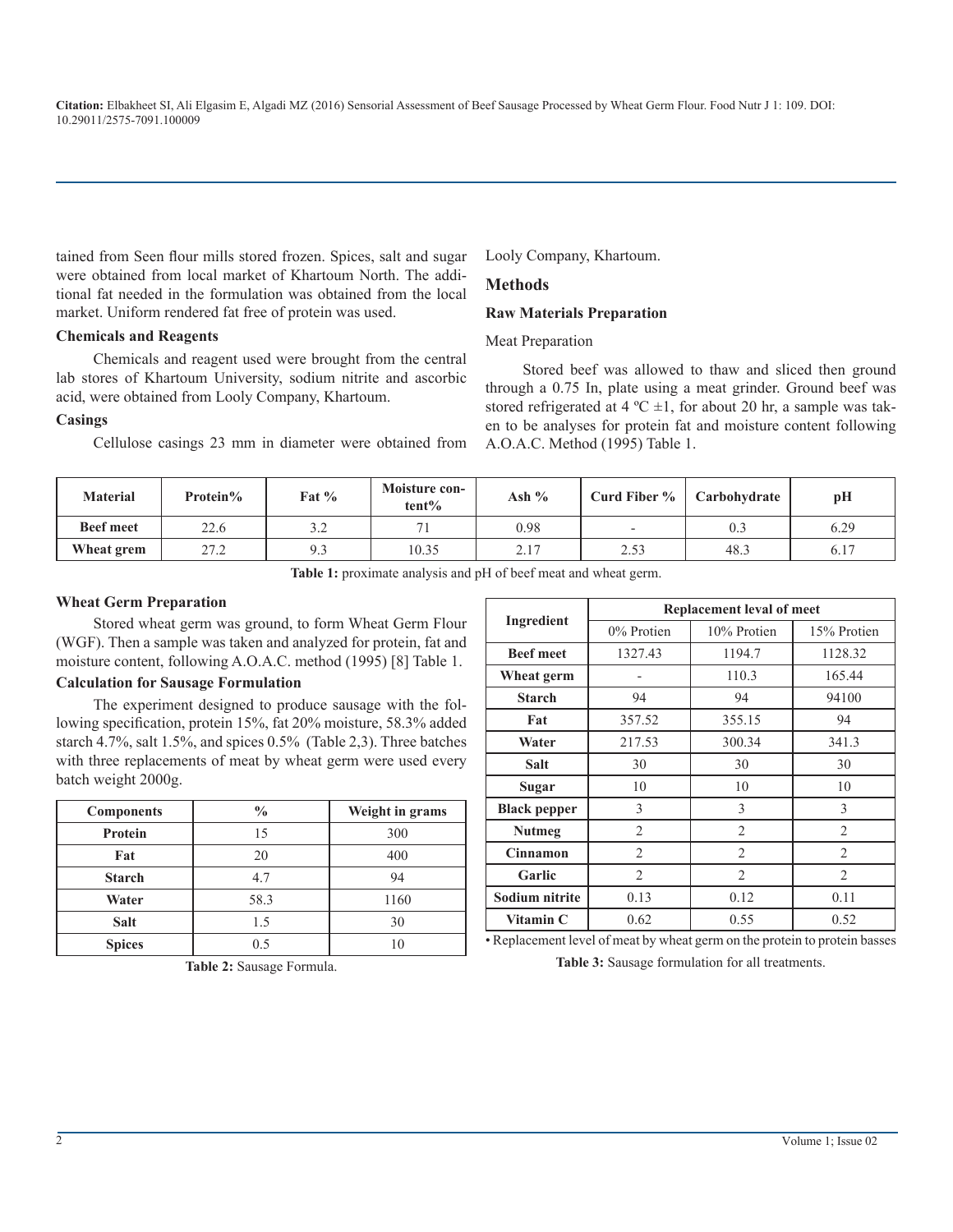Therefore protein required =  $15 \times 2000 / 100 = 300g$ Fat required =  $20 \times 2000 / 100 = 400g$ Water required =  $58.3 \times 2000/100 = 1166g$ Starch required =  $4.7 \times 2000 / 100 = 94g$ Salt required =  $1.5 \times 200/100 = 30g$ Spices required =  $0.5 \times 200/100 = 10g$ Sodium nitrite 100ppm. Vitamin C 0.466g /kg First Replacement Level Wheat germ 0% so the required

protein was 100% from meat beef therefore beef require =  $300 \times$  $100/22.6 = 1327.43$ 

Fat in 1327.43g beef =  $3.2 \times 1327.43/100 = 42.48$ 

Fat to be added =  $400 - 42.48 = 357.52$ 

Moisture in 1327.43g beef =  $71 \times 1327.43/100 = 942.47$ 

Moisture from starch  $= 6$ 

Total moisture =948.47

Moisture to be added =  $1166 - 948.47 = 217.53$ 

Required sodium nitrite  $= 0.13$ g

Required Vitamin  $C = 0.62g$ 

Second Replacement Level

Wheat germ 10% so the required protein was 90% from beef and 10% from wheat germ

There for beef required =  $300 \times 90/22.6 = 1194.7$ Wheat germ required =  $300 \times 10/22.7 = 110.3$ Fat in 1194.7g beef =  $3.2 \times 1194.7/100 = 38.23$ Fat in 110.3 wheat germ =  $6 \times 110.3/100 = 6.62$ Total fat  $= 44.85$ Fat to be added =  $400 - 44.85 = 355.15$ Moisture in 1194.7g beef =  $71 \times 1194.7/100 = 848.24$ Moisture in 110.3g wheat germ =  $10.35 \times 110.3/100 = 11.42$ Moisture in  $100g$  starch = 6 Total moisture  $= 865.66$ Moisture to be added =  $1166 - 865.66 = 300.34$ Sodium nitrite to be added  $= 0.12$ g

Vitamin C to be added= 0.56g

Third Replacement Wheat germ 15% so the required protein in 85% from beef 15% from wheat germ.

Therefore beef required =  $300 \times 85 / 22.6 = 112.32$ Wheat germ required =  $300 \times 15/27.2 = 165.44$ Fat in 1128.32g beef =  $3.2 \times 1128.32/100 = 36.11$ Fat in 165.44g wheat germ =  $6 \times 165.44/100 = 9.95$ Fat to be added =  $400 - 46.04 = 353.96$ Moisture in  $1128.32g$  beef =  $71 \times 1128.32 / 100 = 801.11$ Moisture in 165.44g wheat germ =  $10.35 \times 165.44 / 100 = 17.12$ Moisture in 100g starch  $= 6$ . Total moisture  $= 824.23$ Moisture to be added =  $1166 - 824.23 = 341.8$ Sodium nitrate  $= 0.11$ g Vitamin C to be added  $= 0.52g$ 

#### **Sausage Preparation:**

Minced meat, salt, sugar, minced fat, spices, vitamin C, sodium nitrate and half of calculated ice water were introduced to a Hobart Chopper; the Chopper was then started for about 4 min. The added materials were dispersed uniformly. Then the ground wheat germ, starch were added together with the remainder of the calculated water. The entire mass was chopped for about 5 min. then transferred to manual stuffer to be stuffed into cellulose casing of 23 mm in diameter and linked at lengths of 15cm. The framed sausages were heated in water at 98 ºC for about 40 min, followed by immediate cooling in ice water, for 15 min. The cooled processed sausage was peeled and packed in foam trays over-wrapped with Polyvinyl Chloride (PVC) and stored refrigerated for up to 7 days. The WGF replacement levels in beef sausage formulation and processing were performed following the same procedures explained above.

#### **Method of Analysis**

Sausages were assessed at 0 day (i.e. immediately after processing) after three and seven days post processing.

#### **Sensory Evaluation**

Ten member sensory panel consisting of M.Sc. And B.Sc. student of food science and technology Department, Faculty of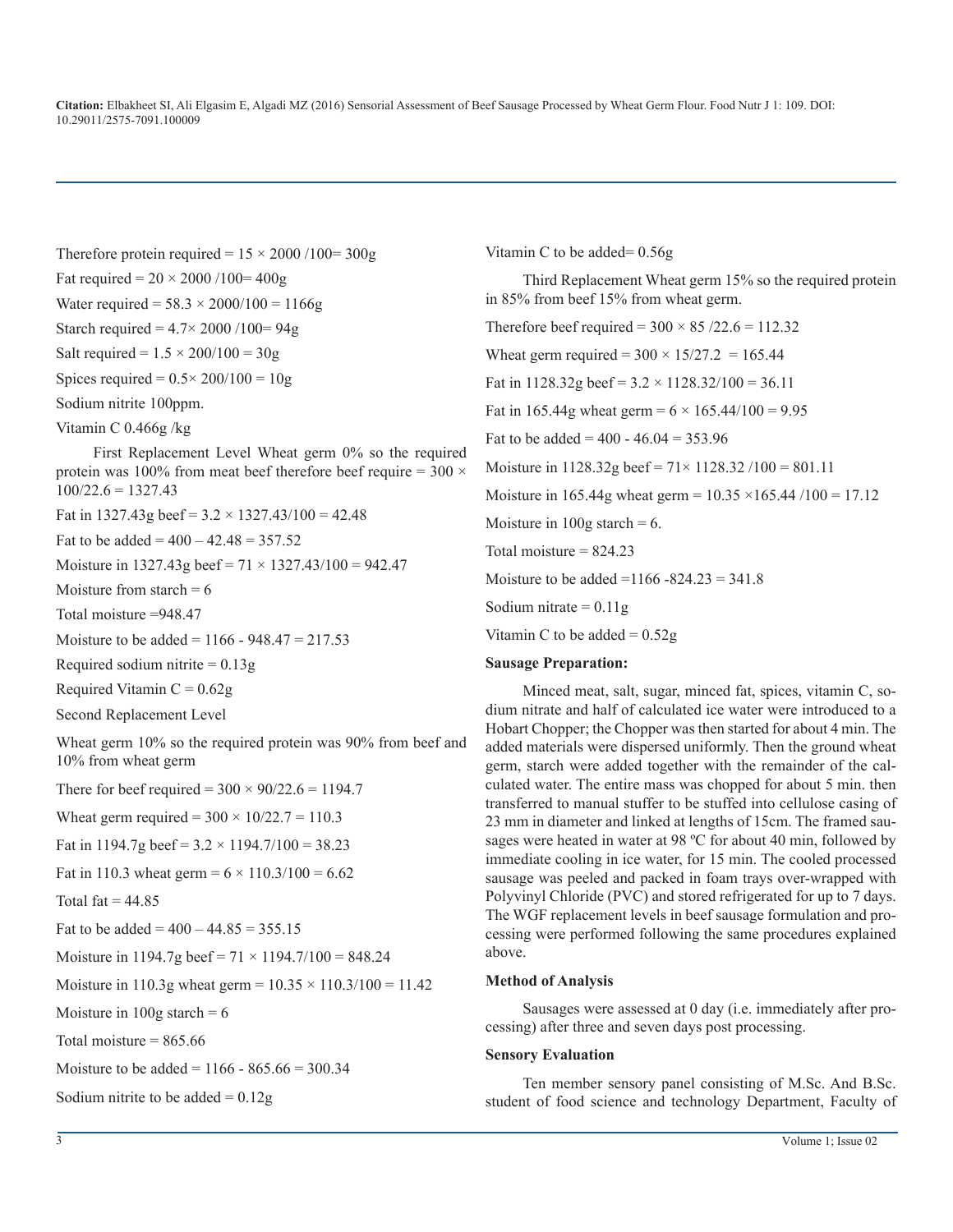Agriculture, University of Khartoum, semi-trained according to the procedure of Cross et al. [9]. The panel evaluated the cooked sausage sample with the different treatment for juiciness, tenderness, test, odor, differential from meat taste and over all acceptability. By mean of the scale (7=extremely like, 1=extremely dislike), Table 4. Panelists received samples which were randomly numbered. Water at room temperature was made available to panel for cleaning the palate between the tested samples.

There are three types of beefsausage. Please evaluate, Aroma, Flavor, Deviation from meat aroma, juiciness, tenderness, and overall acceptability. Using scores are follows:

7=Extremity like

6=moderaty like

5=Like

4=Slighty like

3=Slighty Dislike

2=Dislike

1=Extremity dislike

If you have any questions please ask

| <b>Samples</b>                       |  |  |
|--------------------------------------|--|--|
| Aroma                                |  |  |
| <b>Flavor</b>                        |  |  |
| <b>Deviation from</b><br>meaty Aroma |  |  |
| <b>Juiciness</b>                     |  |  |
| <b>Tenderness</b>                    |  |  |
| <b>Overall acceptability</b>         |  |  |

**Table 4:** Sensory Evaluation Form.

#### **Statistical Analysis:**

The data collected from the different treatments was subjected to analysis of variance and whenever appropriate the mean separation procedure of Duncan was employed [10]. The SAS program (SAS, 1988). Was used to perform the General Linear Model (GLM) analysis.

## **Results and Discussions**

#### **Sensory evaluation:**

The sensory evaluation of beef sausage extended with three replacement level is shown in Table 5, the control samples scored high values in deviation from meat aroma that could be due to flavor of wheat germ flour. According to Ganasambandam and Zayas [11] aroma and flavor are probably the most important attributes that influence the sensory properties of comminuted meat product extended with non meat protein additives. Fifteen % replacement levels had the highest score in: aroma, flavor, Juiciness, tenderness and over all acceptability among the treatment. Generally, it was relatively similar to control sample in juiciness and deviation from meat aroma, and these agrees with the finding of Ganasambanadam and zayas [12] a trained panel found suggested an effect due to increasing levels of wheat germ protein flour on aroma and flavor of frankfurters. 10% replacement level sample usually, scores higher than 0% and less than 15% in: aroma, flavor, and deviation from meat aroma, Juiciness, tenderness and over all acceptability. The relative high scores of tenderness and Juiciness in the sample with replacement levels 15% may be due to high water binding of these samples. Judge et al. [13] indicated that many of the physical property of meat include color; texture and firmness of raw meat, Juiciness and tenderness of cooked meat are partially dependent on W H C. And mention that the portion of water present in free form and the ability of meat to bind water and factors that increase this ability will increase juiciness.

|                                 | Replacement levels of meat by WGF |      |      |              |
|---------------------------------|-----------------------------------|------|------|--------------|
| Indipendent<br>variables        | $0\%$                             | 10%  | 15%  | S.E          |
| Test                            | 4.5                               | 4.95 | 5.6  | $\pm (0.34)$ |
| Order                           | 4.6                               | 5.05 | 5.65 | $\pm (0.3)$  |
| variation<br>from meat<br>taste | 5.20                              | 4.60 | 5.15 | $\pm (0.19)$ |
| Juiciness                       | 5.15                              | 4.85 | 5.37 | $\pm (0.15)$ |
| Tenderness                      | 5.20                              | 5.35 | 5.85 | $\pm (0.2)$  |
| Overall ac-<br>ceptability      | 4.85                              | 5.00 | 6.10 | $\pm (0.39)$ |

**Table 5:** Sensory characteristic of cooked beef.

#### **References**

- 1. NIIR (2004) Fresh meat technology hand book. Board of consultant and engineering of National Institute of Industrial Research. Asia Pacific Business Press Inc. Regd. Office: 106-E, Kamla Nagar, Delhi, India.
- 2. Judge MD, Albert ED, Forrest JC, Hedrick MB, Merkel RA (1990) Principle of meat science. (2nd ed). Kendall Hunt, Owa, USA.
- 3. Anon (1987) Wheat facts. In: Official Publications of National Association of Wheat Growers.10: 17.